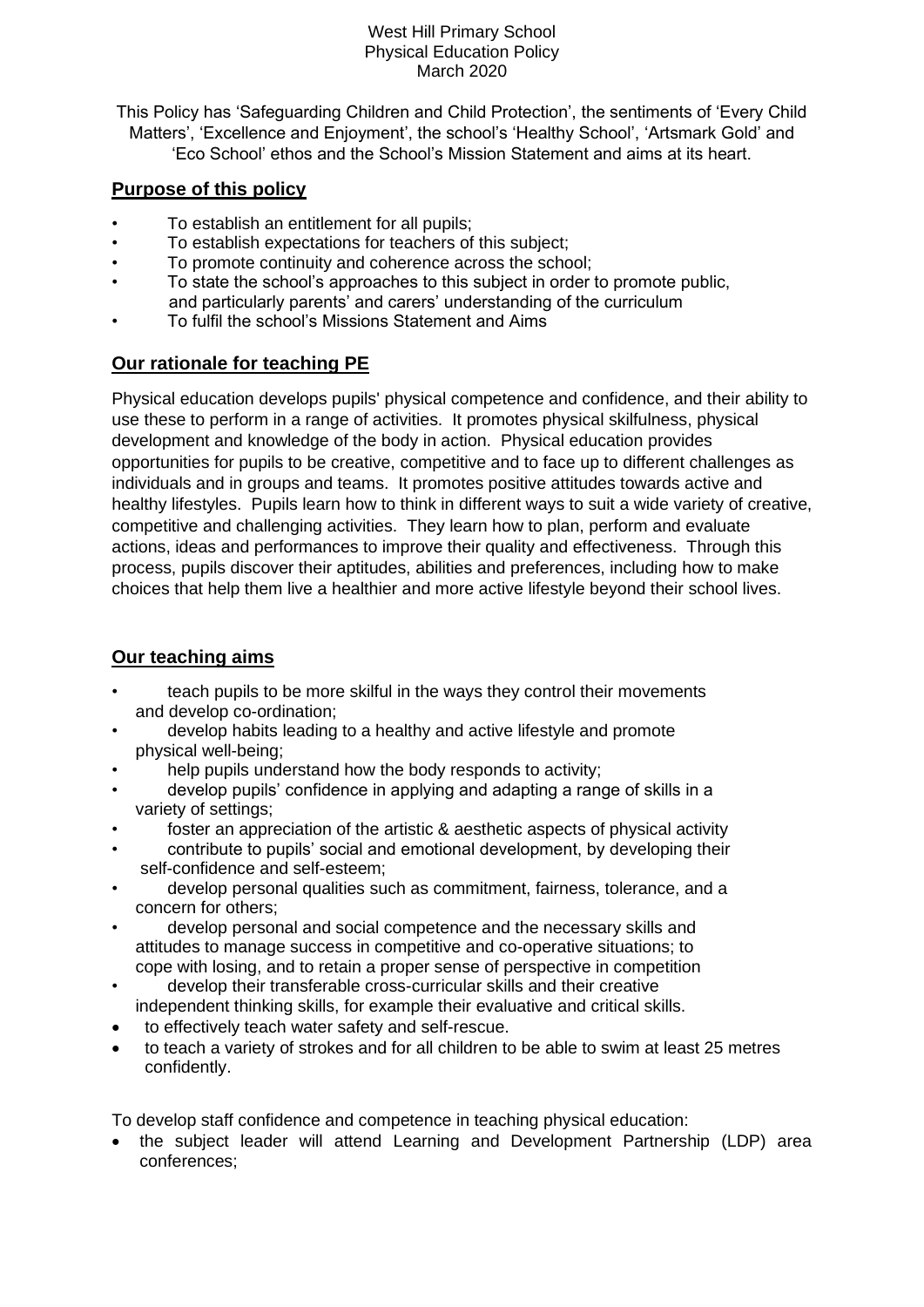- whole-school training needs are identified as a result of the monitoring and evaluation programme;
- other training needs are identified through induction programmes and performance management;
- the subject leader will arrange for relevant advice and information from courses to be disseminated and, where appropriate, to be included in improvement planning and turned into practice;
- where necessary, the subject leader leads (or arranges) school-based training.

The attention of staff is drawn to new safety guidelines which are published nationally or locally.

## **How PE is structured throughout the school**

All pupils are entitled to a progressive and comprehensive physical education programme which covers National Curriculum requirements and which takes account of individual interests and needs.

Pupils have experience of at least five components of the National Curriculum Programmes of Study, (athletics, dance, games, gymnastics, outdoor education and swimming) so that they have every opportunity to meet and exceed expected levels.

The curriculum is planned to provide a balance of activities across the Programmes of Study outlined in the National Curriculum Physical Education Programmes of Study. The scheme of work is based on "The Devon PEDPASS Scheme". The Foundation Stage and Key Stage 1 combine 'Leap into Life' with the National Curriculum Physical Education Programmes of study to meet the needs of the Class and the 'Physical Development' area of learning in The Early Years Foundation Stage.

The hall is timetabled for at least one indoor session per class per week, with the other session outside either on the playground or on the field, activity and weather dependent. All classes will have the opportunity to work with at least one outside coach as well, both to boost the Children's attainment and also to provide CPD opportunities to members of staff.

We work closely with the Ottery St Mary Sports Partnership providing further opportunities for the pupils to take part in competitive sports with other local schools at regular intervals throughout the school year.

The governing body has agreed that swimming lessons will take place for Year 3 pupils weekly during the autumn term. Transport time is included as part of the physical education time allocation.

The subject leader is responsible for overall curriculum planning, the management of the subject, the provision of equipment and its accessibility. The headteacher is responsible for the overall implementation of the physical education policy. A named governor is designated to take a specific interest in the subject, focusing, with the subject leader, on evaluation and development plans.

### **Our approach to PE**

Outstanding lessons should contain the following elements: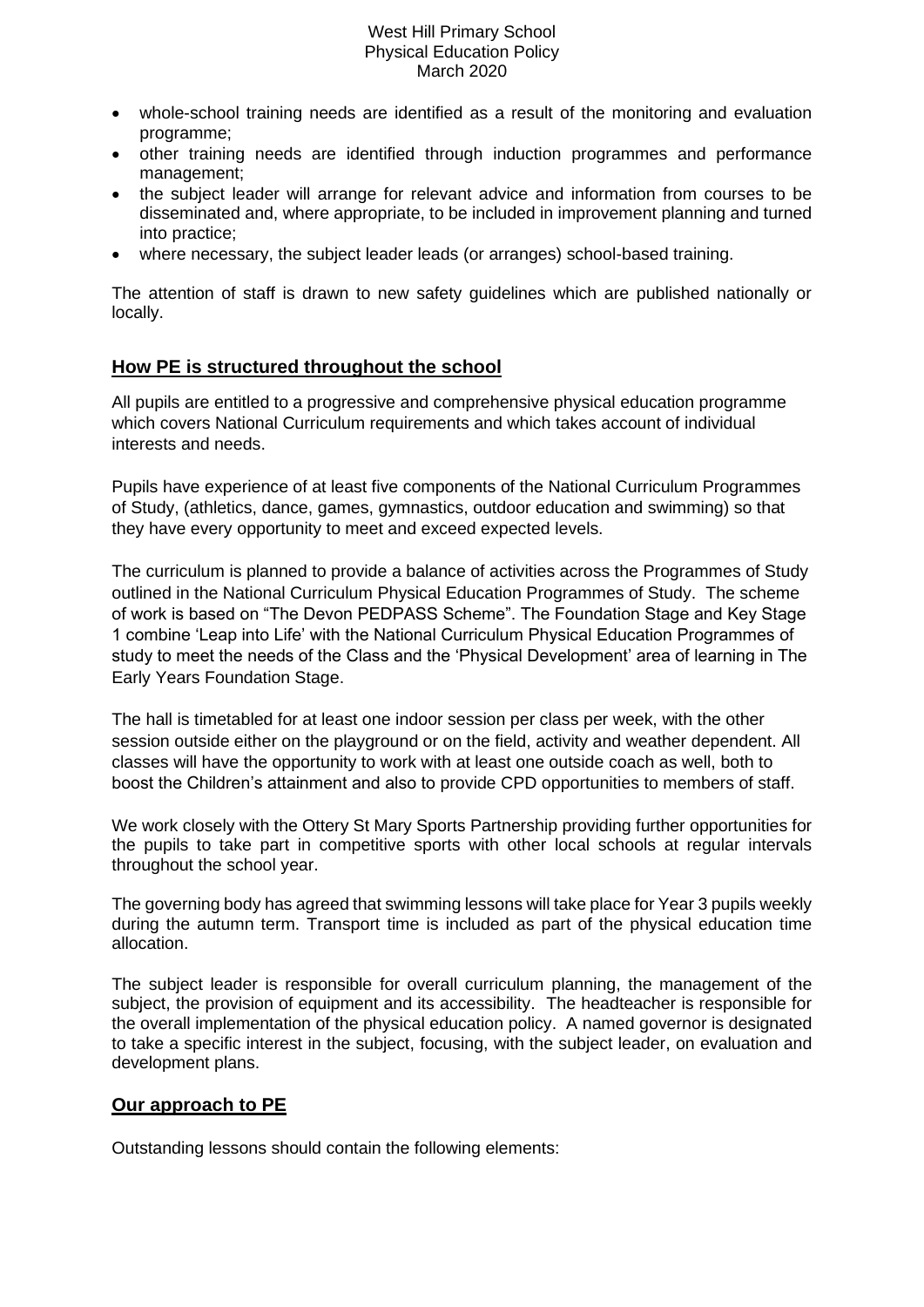• **purpose:** lessons should have clear objectives and defined learning outcomes which should be explained to the pupils at the beginning of the lesson; pupils should be able to assess their own learning and progress at the end of the lesson;

• **progression:** pupils' capabilities should be developed, with increasing demand made on the physical and mental processes. Building on previous learning is essential; so too is working to achieve successful outcomes through repetition, application and refinement of skills;

• **pace:** high levels of activity, avoiding dead spots, with clear expectations for high work rates to be maintained are important. The physiological benefits of exercise should be explained and understood and their association with health emphasised;

• **coherence:** all teachers should reinforce previous understanding and establish links between curriculum experiences.

• **challenge:** high expectations are set for individual and group achievement. Pupils are extended both physically and intellectually through interesting tasks;

• **differentiation:** is achieved through using tasks and equipment that enable pupils to be challenged appropriately and which ensures good progress for all ability groups;

• **pupils' responsibility**: in lessons pupils are encouraged to make decisions. They are given responsibility for equipment, group organisation, and, at times, their own learning, as they practice and repeat movements in order to improve efficiency and the quality of their performances.

• **assessment:** teachers record the progress the pupils have made through selfassessments, photographs of children's' work and videos. Pupils can reflect on these before the next lesson.

## **Ensuring safe practice is PE**

Safety should be paramount when planning physical education activities. All teachers must refer to the Safe Practice in Physical Education and School Sport textbook (found in the staffroom) for advice and correct implementation of safety procedures.

Where appropriate, risk assessments should be included in lesson plans, and safety aspects should be discussed with the pupils prior to activities. Pupils should be taught how to improve their own abilities to assess risks.

First aid equipment is available, and all staff are first-aid trained and know what action to take, including calling for assistance in the event of an accident. Inhalers for pupils suffering from asthma must be readily accessible. A 'help card system' is used to enable teachers to contact the school for help in the case of an accident.

Regular checks are made on all equipment. The subject leader makes frequent visual checks for wear and tear and security of major items, and all staff should be responsible for reporting to the subject leader if any items show wear and tear. Any items constituting a danger should be taken out of use immediately and the subject leader must be informed of any faults.

All large items of equipment are inspected annually by an independent safety expert under a contract set up by David Taylor Gymnasium Services Ltd. (DTGS Ltd).

Pupils are taught how to move and use apparatus safely under the supervision of a teacher or responsible adult.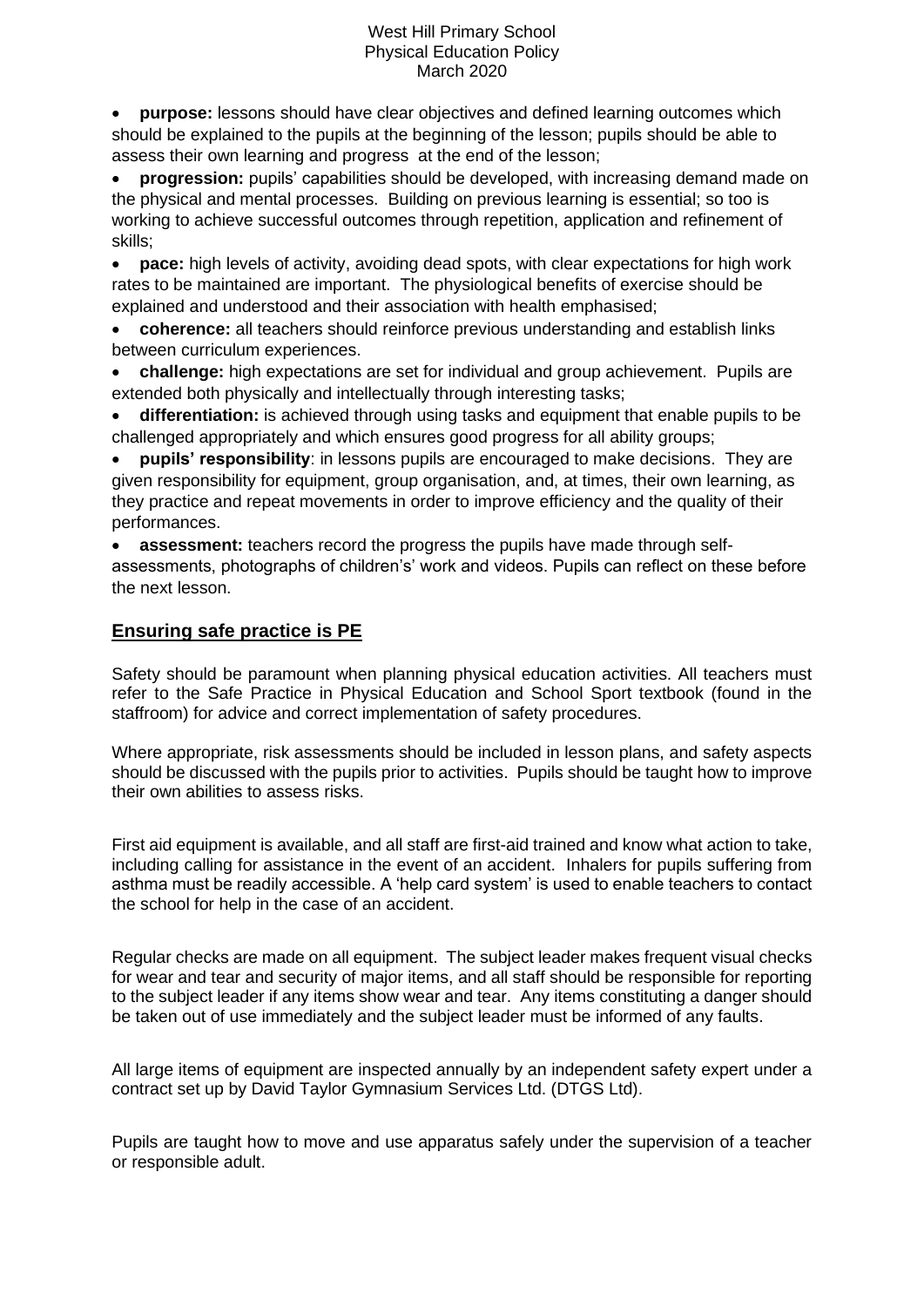Pupils are made aware of safe practice when undertaking any activity, (e.g. not lifting Unihoc stick, not jumping or running in front of others, etc).

Pupils are taught to understand the safety risks involved in wearing inappropriate clothing, footwear or jewelry and other body piercing.

Good class control and discipline, appropriate routines and the use of recognised procedures to teach skills are fundamental to safety.

### **Equal opportunities in PE**

All pupils are entitled to and are included in all PE lessons.

Lessons provide good quality experiences that are suitably challenging for all pupils. Pupils undertake different activities, but all pupils are given the same opportunity to achieve the aims through an appropriate range of activities. For pupils with limited gross motor skills, the integrity of activities is maintained and expectations take into account the individual needs of pupils. A range of equipment is provided to support pupils with limited gross motor skills.

Where necessary, a teacher assistant will support pupils in PE who require particular assistance.

As part of the ongoing monitoring of external participation, the Subject Leader will work with Class Teachers to ensure that there are opportunities for all abilities to participate in activities and competitions outside of PE lessons, including SEN and Pupil Premium children.

SMSC (Spiritual, Moral, Social and Cultural Eduation) is at the heart of our teaching and learning. Pupils' SMSC development is actively promoted though PE by:

- Activities involving co-operation, teamwork, competition, rules, self-discipline and fair play.
- Exploring the sports and traditions of a variety of cultures.
- Individual activities that provide the opportunity for self-reflection, awareness and challenge.

### **Assessment and recording in PE**

The subject leader monitors standards achieved throughout the year and in accordance with the school's rolling programme for monitoring and evaluation, by using allocated time to observe lessons and extra-curricular activities. This is achieved by collecting teacher assessments of pupils' progress aligned with QCA's exemplification standards and the expected levels in the National Curriculum. Where particular weaknesses in skills are observed, modification of the curriculum and time allocation for particular aspects of physical education are considered and changes made when necessary.

Swimming will be monitored in their lessons, with non-swimmers being given the opportunity, where available, to improve their swimming through booster lessons funded by Sports Premium money. A parent questionnaire will be sent at the end of Year 5 or beginning of Year 6 to monitor which children have reached the expected level of being able to swim 25m confidently.

The Subject Leader, via a Sports Participation document, will monitor the rate of participation in extra-curricular activities throughout the year.

### **Review**